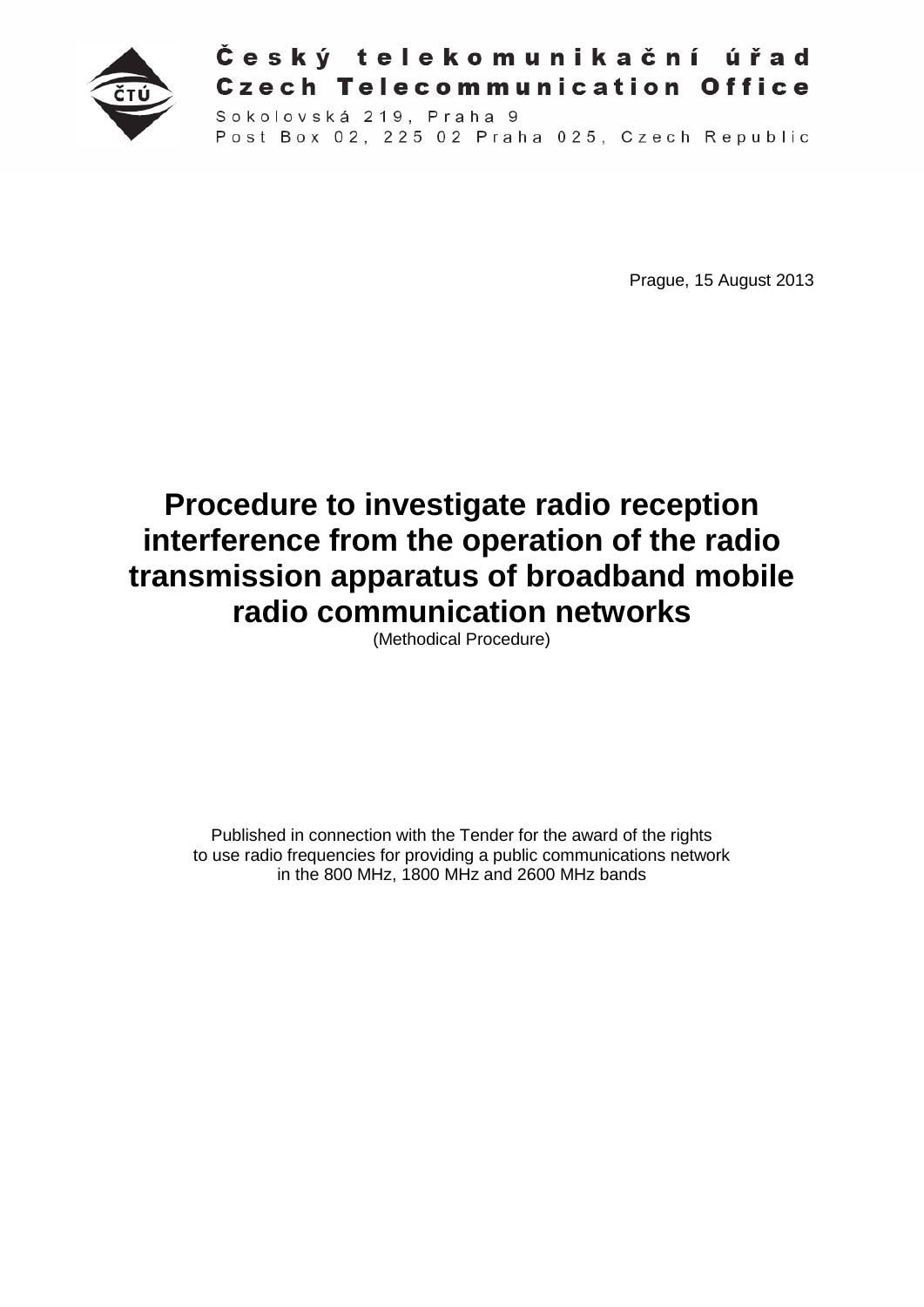#### **1 INTRODUCTION**

This document describes the procedure used in addressing complaints concerning radio reception interference from the operation of the radio transmission stations of the newly built private corporate networks for broadband data transmission.

Taking into account the networks' operating frequency bands (800, 1800 and 2600 MHz), the greatest problems can be expected with interference to the reception of TV signals on TV band V (i.e. up to 790 MHz) from the operation of the base stations (BS) of mobile networks in the 791-862 MHz band. Interference of the signals of radio transmission apparatus using higher frequency bands cannot be entirely eliminated, but it will certainly be much less frequent, the interference mechanism being the same.

As suggested by experience with similar issues (including, in particular, TV reception interference caused by CDMA and GSM base transceiver stations' signals), a substantial majority of interference cases can be assumed to be due to the high level of the mobile network radio transmission apparatus signals entering the receiver (interference caused by failure to maintain the EMC-related parameters of the radio transmission apparatus is very exceptional at present – in fact it only occurs when there is a fault). This document therefore describes only the procedure of interference investigation in cases of interference from a strong radio transmission apparatus signal, interfering with television or radio signals on the receiving side due to:

A low C/I separation – in this case the required protection ratio between the useful and interfering signal has not been respected.

Receivers´ blocking – due to a high level of the interfering signal the receiver´s sensitivity is reduced and a cross-modulation created.

Intermodulation products which are generated due to a high level of the interfering signal. According to the frequency position of interfering signal(s) (blocks A1.1 and A2.1 – A2.5) and useful signals (DVB-T), any DVB-T channel may be interfered with these products.

In practice, it might be supposed that there might be cumulated occurrence of all the mentioned types of interference of DVB-T signals.

## **2 GENERAL PRINCIPLES**

- a) Limit values of the protection ratios (PR), overloading threshold (Oth) and other parameters, as indicated below, apply to networks.
	- DVB-T useful signal in variant C2 or C3,
	- LTE interference signal (LTE: long-term evolution).
- b) Where other systems are used, the parameters will be determined in accordance with their respective specifications.
- c) Submissions complaining about radio reception interference from a LTE signal are addressed by the Office, mainly through its regional branch offices, which decides how to proceed further in accordance with the Act. The operator of the interfering apparatus may work independently on removing the interference in cooperation with the submitters or with the local authorities. If a DVB-T transmitter is installed later on the costs of the protective measures are paid for by its operator.
- d) The Office will inform at its Internet sites about the construction plan of radio mobile networks transmitting equipment.

Procedure to investigate radio reception interference from the operation of the radio transmission apparatus of broadband mobile radio communication networks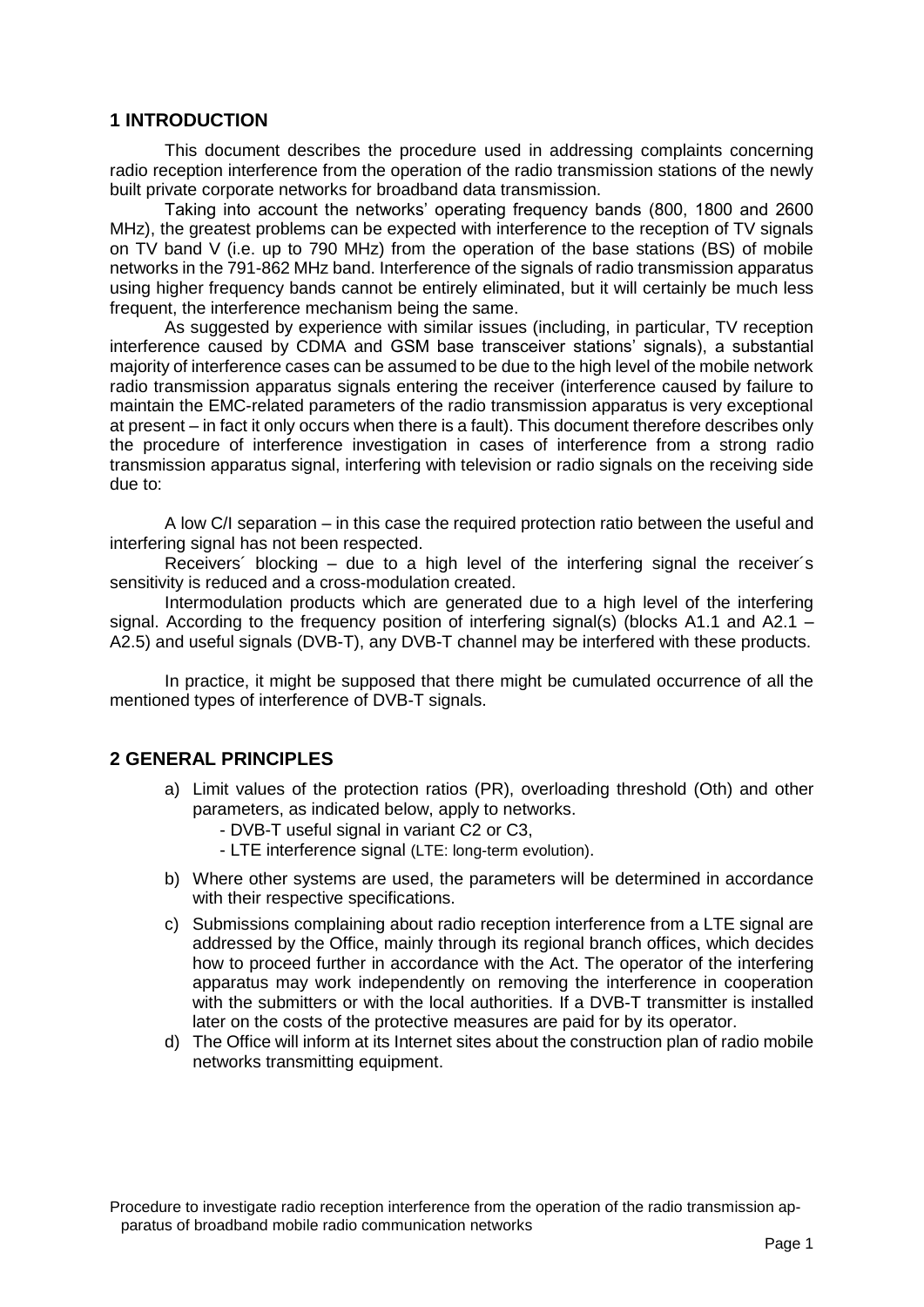## **3 PROCEDURE TO INVESTIGATE INDIVIDUAL RADIO AND TV RECEPTION INTERFERENCE**

#### **3.1 General investigation procedures**

- a) Subjective evaluation is performed on the complaint submitter's reception equipment (in accordance with Regulation No. 163/2008) to see if there is any interference. If no interference occurs, measurements under clause b) below will only be made for later investigation, if any.
- b) The level of the useful signal (TV signal) and interference signal (LTE) is measured on the receiving apparatus.
- c) The level of the useful signal is evaluated according to the ČSN EN 60728-1 Standard; in simple distribution systems, a minimum DVB-T signal level of 40 dBμV can be admitted at receiver input which is a sufficient reserve with respect to the receivers<sup> $\degree$ </sup> sensitivity based on the required sensitivity of DVB-T receivers  $(-7.4 \text{ dBm} =$ 31,4 dBμV@75Ω for the variant C2 and -75,8 dBm = 33,0dBμV@75Ω for the variant C3 according to the standard ČSN EN 62216).
- d) In the case of a LTE signal, the total power in the entire LTE block (or more than one block) is measured at the maximum BS load (maximum BS load will be provided by the operator if so required by the Office).
- e) If necessary, the intensity of both signals' electromagnetic field is measured (using a horizontal polarisation measuring antenna) in the area near the reception antenna of the equipment exposed to interference, as far as possible.
- f) When there is suspicion of interference due to failure to respect the technical parameters (EIRP, BEM) BS LTE (eNodeB), tentative measurement is performed in measuring vehicle and, depending on the results, further measurements are made directly at the output of the radio transmission apparatus.
- g) The minimum intensity of the electromagnetic field of the useful signal (R, DVB-T) is defined by Regulations No. 163/2008 (TV) and No. 22/201 (FM, T-DAB).
- h) The reception equipment is evaluated, for:
	- suitability of the selected solution to television and radio reception (the use of antennas, boosters and passive elements in the distribution of television and radio signals),
	- the levels of the useful and interfering signal at the individual points of the system,
	- suitability of using the selected elements (including, in particular, boosters and their gain); conformity statement in respect of the active elements.

#### **3.2 The Office will reject a complaint**

- a) In the case of faults in the reception equipment, or its unsuitable solution.
- b) In a situation where the intensity of the useful signal's electromagnetic field is lower than the value necessary for good-quality reception (in accordance with the Regulations referred to above and the RRC06 conclusions).
- c) If the interference by the LTE signal occurs at the receiver´s input and the value of the protection ratio (PR) or overloading threshold (Oth) is not exceeded according to the chart 1.
- d) If the interference occurs and the input level of the LTE interfering signals does not exceed the value of the overloading threshold (Oth) according to the chart 2.
- e) In the case that an active reception antenna is used inside a building.
- f) If the intensity of the electromagnetic field of the interfering LTE signal measured at the site of interfered reception is  $\leq 125$  dB $\mu$ V/m, provided that the interfering signal enters the reception equipment outside the antenna lead-in conductors, i.e. straight into the receiver or other active elements.

Should the Office reject a complaint, the operator of the interfered equipment must bear the costs of the protection measures.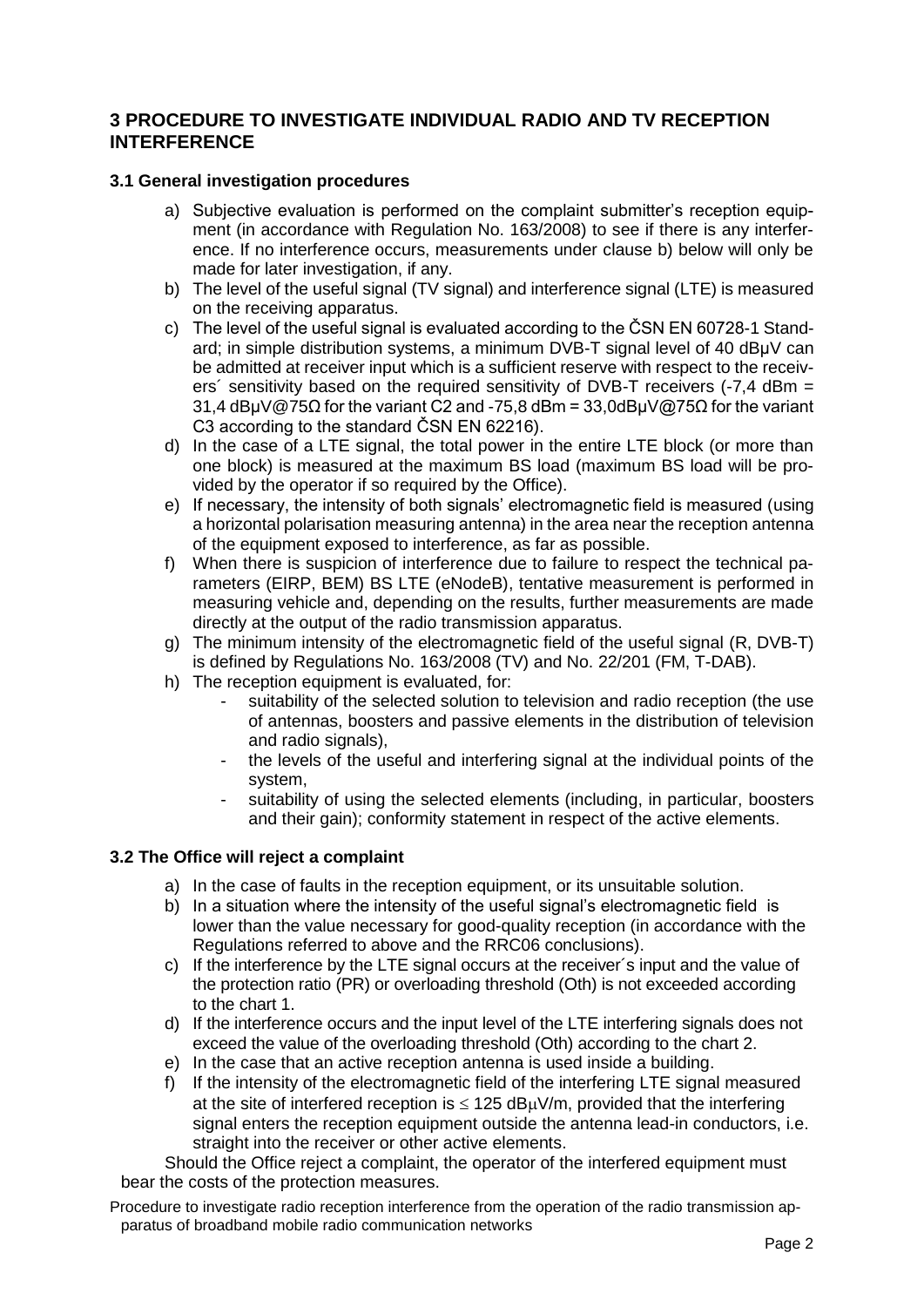#### **3.3 The costs of the protection measures must be borne by the operator of the interfering apparatus if**

- a) It is found that the conditions of the individual authorisation (IA) to use the frequency were not respected.
- b) Other technical parameters of the equipment are not maintained.
- c) The Office determines that the complaint is justified (See Point 3.2)

-60 -50  $-40$ -30 -20 -10  $\mathsf{C}$ 0 10 20 30 40 50 60 70 80 90 100 **kmitočtový ofset [MHz]**<br> **b**<br> **o o o o** 20 30 40 50 6<br> **kmitočtový ofset [MHz]** 90 dBuV 80 dBuV 60 dBuV 40 dBuV Interfered signal level (DVB-T)

**Ochranné poměry (PR - Protection ratio)**

 (1) The chart depicting the dependence between the protection ratio and the frequency offset (the difference between the center of the DVB-T channels and the LTE block).

 The values in the chart are valid for the C2 variant, while for the C3 variant it is necessary to rectify the PR value by 2 dB, i.e.  $PR_{C3} = PR_{C2} + 2dB$ .



**Práh přebuzení (Oth -Overloading treshold)** 

 (2) The chart depicting the dependence of the overloading threshold on the frequency offset (the difference between the centre of the DVB-T channels and the LTE block).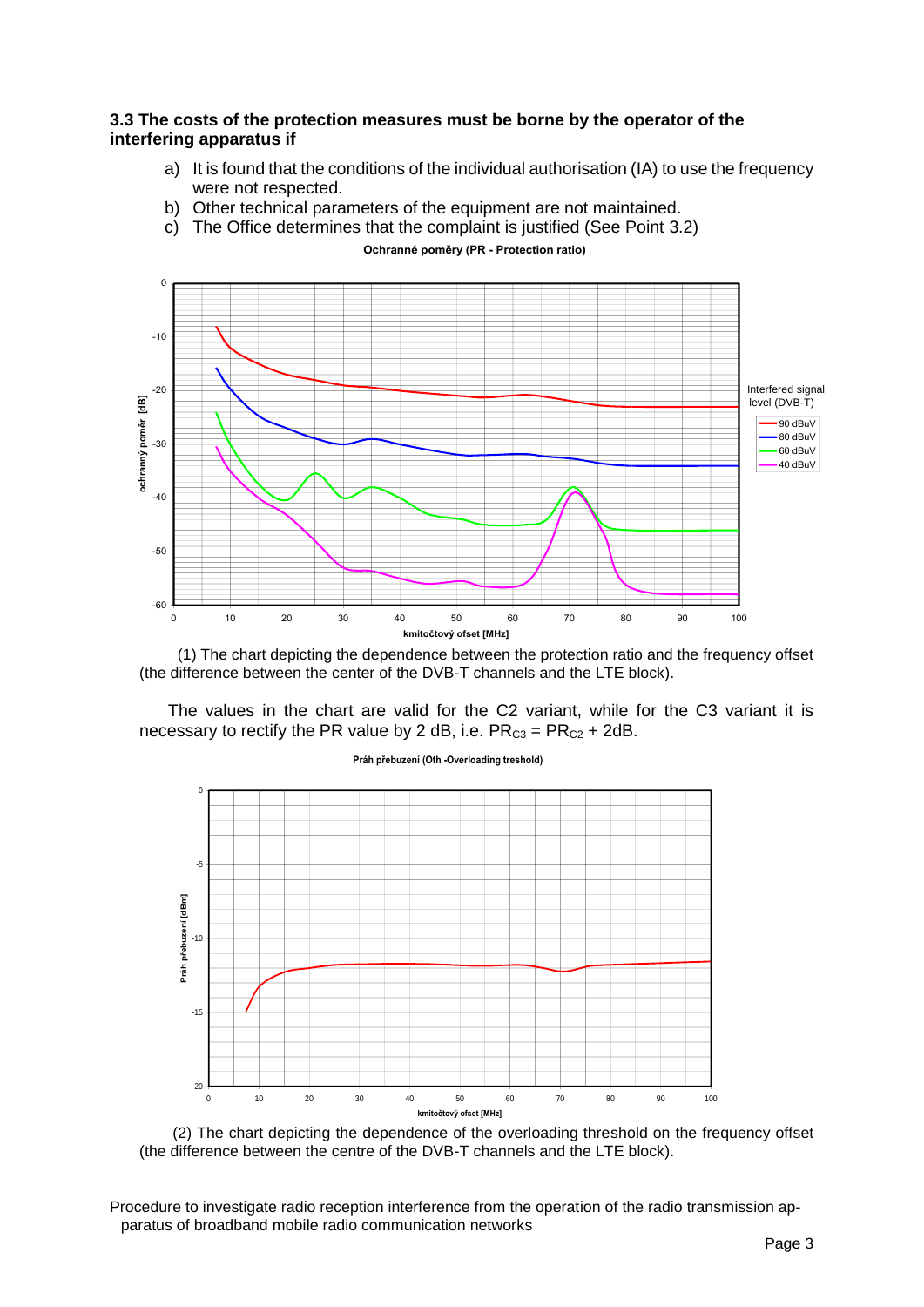*Notes:* 

- *In the case of a LTE interfering signal, the total power of the signal(s) at the DVB-T receiver input at the maximum loading of the LTE BS is involved*
- *Graph 1 takes account of the undesired LTE BS radiation in the out-of-band transmission domain*
- the overloading of the active elements of the receiving equipment is caused by the *total power of the vf interfering signal, the difference for the variants C2 and C3 is not unequivocal and is not taken into account.*
- *The values shown in the graphs are based on the documents of the ITU-R, ECC and foreign sources, including the results of measurements made on a limited number of TV sets. We assume that they will be modified to reflect recent information (from relevant documents and from the results of the EMC LTE vs DVB-T experiment).*

Assessment of the EMC of the reception equipment must be differentiated according to its configuration.

3.3.1 Passive distribution of radio and TV signals

The operator of the interfering apparatus must bear the costs of the protection measures taken with respect to the distribution of the received signals without active elements:

- a) If the value of the protection ratio (PR), as indicated in Graph 1, is not maintained due to the interfering signal.
- b) If the interfering signal exceeds the value of the C see Graph 2.
- c) If the intensity of the electromagnetic signal of the interfering signal measured at the site of interfered reception (at the TV set) is  $E \ge 125$  dBµV/m and the interfering signal enters the reception equipment outside the antenna lead-in conductors (ČSN EN 55020).
- d) If the Office determines that the complaint is justified.
- 3.3.2 Radio and TV signal distribution with active elements

Where active elements (boosters) are included in the reception route, the following procedure should be used to assess if the protection measures are to be funded by the operator of the intervening apparatus:

A) The booster has an input connector, normally available for measurement.

In such a case the levels of both the useful and interfering signals are measured – points 3.1(a) and (c) above. The measured values are compared with those indicated by the manufacturer (the max. output level, gain in the UHF band). Should the interfering signal overload the booster or (with the booster in a linear mode) cause the protection ratio at the receiver input to decrease under the limit value shown in Graph 1, the costs of the protection measures (filter at the booster input, attenuation at the booster input) must be borne by the LTE network operator.

B) The booster is located directly at the antenna (without an accessible input port)

In this case, the assessment must be based on the intensities of the electromagnetic fields of both signals (DVB-T and LTE) measured as close to the reception antenna as possible, and on the declared parameters of the antenna pre-booster (if known).

As pre-boosters with unknown parameters can be expected to be used frequently, it is necessary, for a basic assessment, to proceed from the average values of pre-booster parameters: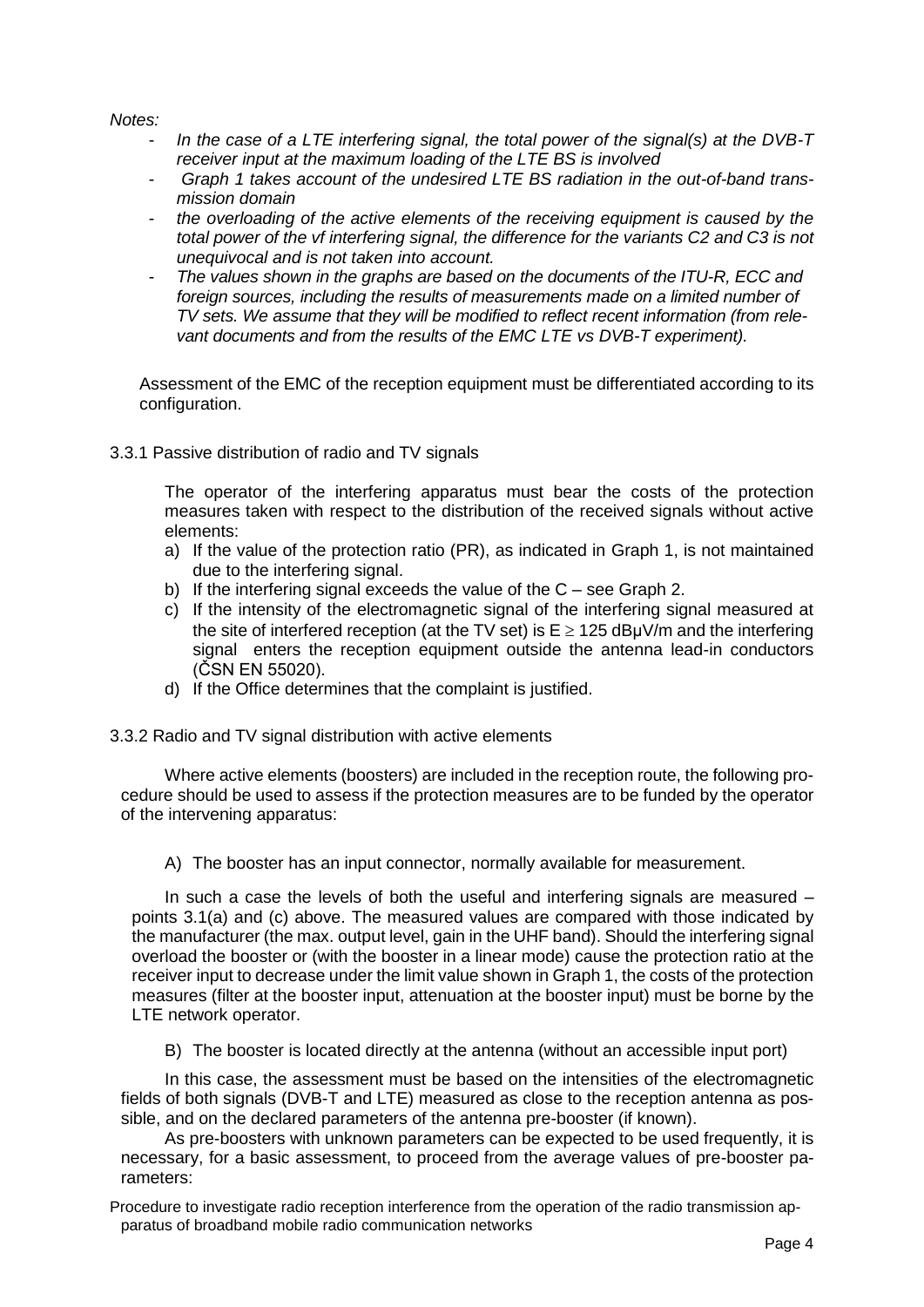| antenna gain:         | 12dB             |                                                                                      |
|-----------------------|------------------|--------------------------------------------------------------------------------------|
| booster gain:         | 15dB             | (sufficient to cover normal distribution<br>attenuation with usual passive elements) |
| maximum output level: | $105$ dB $\mu$ V | for the overloading threshold $(\mathsf{IP}_{1\text{dB}}) \approx \text{Oth}$        |
| maximum input level:  | 90 dBµV          |                                                                                      |

The relevant intensity of the electromagnetic field of the interfering signal can be determined on the basis of the above values of antenna gain and maximum input level:

Einterfering **105 dBuV/m** (for 800 MHz frequency)

Should interference occur, an external booster (outside the antenna box) with a primary filter that eliminates the interfering signal should preferably be used.

The operator of the interfering apparatus should bear the costs of the protection measures:

- a) Where the interfering signal exceeds the admissible maximum output booster level (indicated by the manufacturer).
- b) Where the protection ratio value indicated in Graph 1 is not maintained at the booster output.
- c) Where the intensity of the electromagnetic field of the interfering signal, measured by means of a horizontal polarisation antenna in the area of the reception antenna, is higher than 105 dBμV/m.
- d) If the Office determines that the complaint is justified.

#### **3.4 Assessment of the time course when interference occurs**

When assessing the interference in respect of the time course at the beginning of the operation of the interfered or interfering equipment, the procedure will be in compliance with the section 100 of the ZEK Act, i.e. in the case of a later installed DVB-T transmitter the costs of the protection measures are paid by its operator.

## **4 PROCEDURE TO INVESTIGATE INTERFERENCE TO COMMUNITY ANTENNA TELEVISION AND CABLE TELEVISION DISTRIBUTION SYSTEMS**

#### **4.1 Crosstalk interference over the antenna**

Interference to the electronic communication networks via the antenna and the cable (the community antenna television system and cable television distribution system) is addressed in a manner similar to that in the case of individual reception, account being taken of the specific features of these systems where professional installation may be supposed:

- a) Measurements can be taken at different points of the system to consider the place where the interference arises.
- b) During investigation in community antenna television systems and cable television distribution systems, the need to use pre-boosters must be considered carefully and their gain must be reduced to an essential minimum. In most cases, the interference can be removed by inserting selective elements before the first active element of the system.

The costs of the protection measures must be borne by the operator of the interfering apparatus in the event that the interfering signal causes the maximum admissible output level (indicated in the specifications of the elements used) to be exceeded in the pre-booster and in other active elements of the distribution system, or in the event that the required value of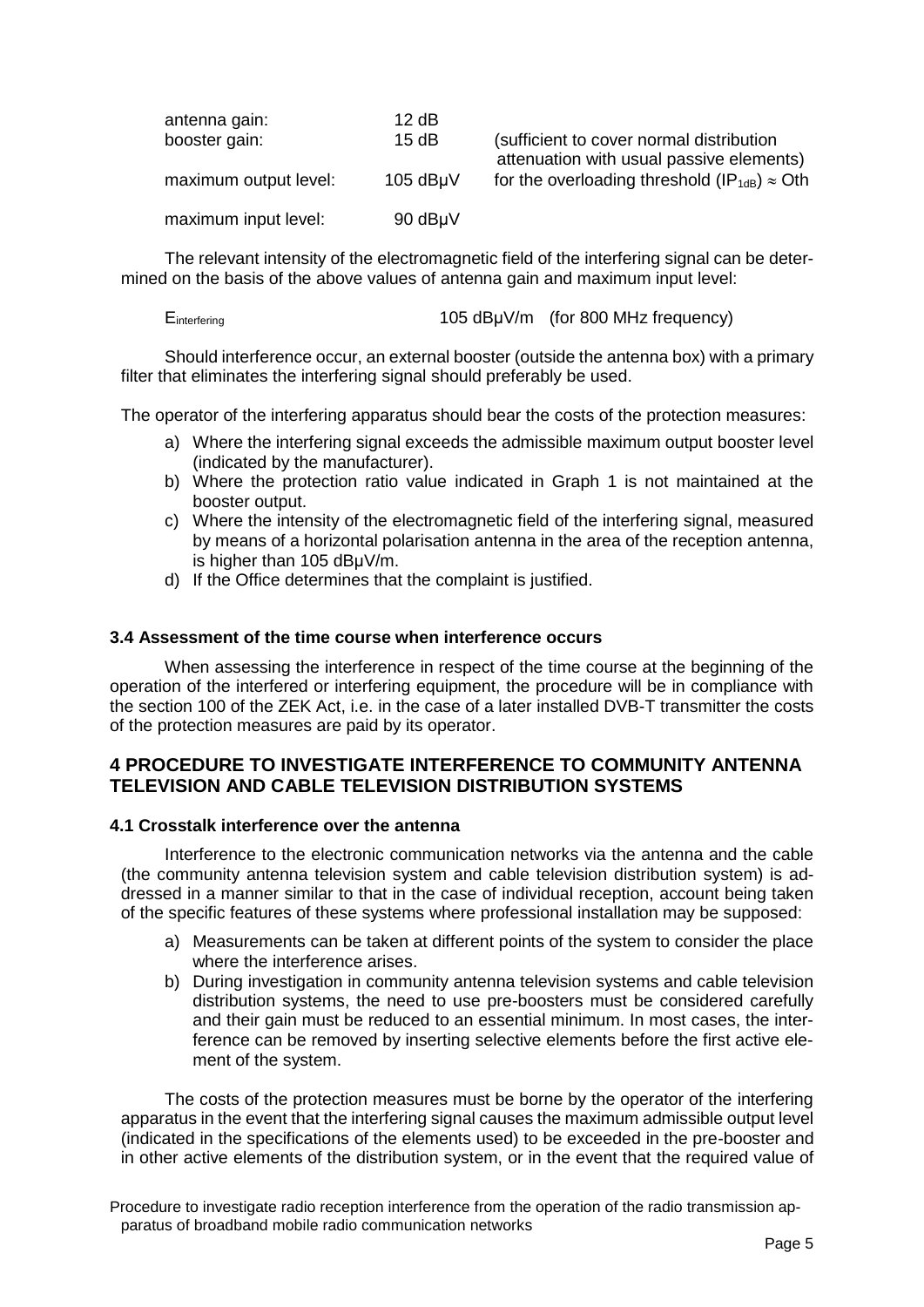protection ratio, as indicated in Graph 1, is not achieved in the subscriber outlets due to the effects of the interfering signal.

#### **4.2 Crosstalk interference over the distribution system**

The ČSN EN 50083-8 Standard can be used in the case of assessing crosstalk interference by mobile network radio transmission apparatus signals over the distribution system. This standard sets the system's external stability (electromagnetic compatibility, EMC, for the networks) at  $E = 106$  dB $\mu$ V/m in the 0,15 – 3000 MHz frequency band:

- a) In the case of interference by LTE signals getting into the distribution system and direct interference to the signals of the same frequency being distributed, the necessary protection measures must be taken by the operator of the distribution system – the 690-862 MHz are determined, as a priority, for radio communication services.
- b) Taking into account the large number of subscribers taking the signal from one master station of the cable television distribution system– for elimination of any problems with interference by the LTE signal for cable television distribution system operators – the Office will inform ( about the planned commencement of the operation and location.
- c) Selection of cable television network operators and their information about the commencement of the operation of their LTE BSs (through the web site of the Office.
- d) If mobile networks operators consider it useful they may find who are the cable television distribution systems operators and ask for the information about the locations of the main stations of the cable television distribution systems at the web sites of the Rada pro rozhlasové a televizní vysílání /Council for radio and television broadcasting/ [\(www.rrtv.cz\)](http://www.rrtv.cz/) – list of the broadcasting operators.

## **5 INTERFERENCE TO OTHER SERVICES**

- a) Cases of interference to the operation of other electronic communications services will be investigated in the standard manner, according to the Act.
- b) With respect to the protection of the radio direction finders in the Office's automated system of frequency spectrum monitoring, the intensity of the LTE signal's electromagnetic field at the monitoring station sites indicated under point 7 below must not exceed 105 dBμV/m in the station's antenna space. A list of the stations is in Point 7 below (the table).

## **6 ACRONYMS**

| <b>EIRP</b><br><b>EMC</b> | <b>Equivalent Isotropic Radiated Power</b><br>Electromagnetic compatibility                                                                                                                                                                                         |
|---------------------------|---------------------------------------------------------------------------------------------------------------------------------------------------------------------------------------------------------------------------------------------------------------------|
| <b>ECC</b>                | Electronic Communications Committee (a body of the European Conference of<br>Postal and Telecommunications Administrations - CEPT)                                                                                                                                  |
| <b>BEM</b>                | Block edge mask for limitation of emissions into adjacent frequency block in the<br>out-of-band transmission domain                                                                                                                                                 |
| <b>BS</b>                 | Base station - in the LTE system referred to as eNode B                                                                                                                                                                                                             |
| C/I                       | separation between the interfering signal (LTE) and useful signal (DVB-T)                                                                                                                                                                                           |
| DVB-T                     | Digital video broadcasting – terrestrial – the C2 variant is being currently used<br>in the Czech Republic (number of carriers OFDM 8k, modulation 64 QAM, code<br>ratio 2/3) and the C3 variant (number of carriers OFDM 8k, modulation 64 QAM,<br>code ratio 3/4) |
| <b>ITU-R</b>              | International Telecommunication Union - Radio Communication Sector                                                                                                                                                                                                  |